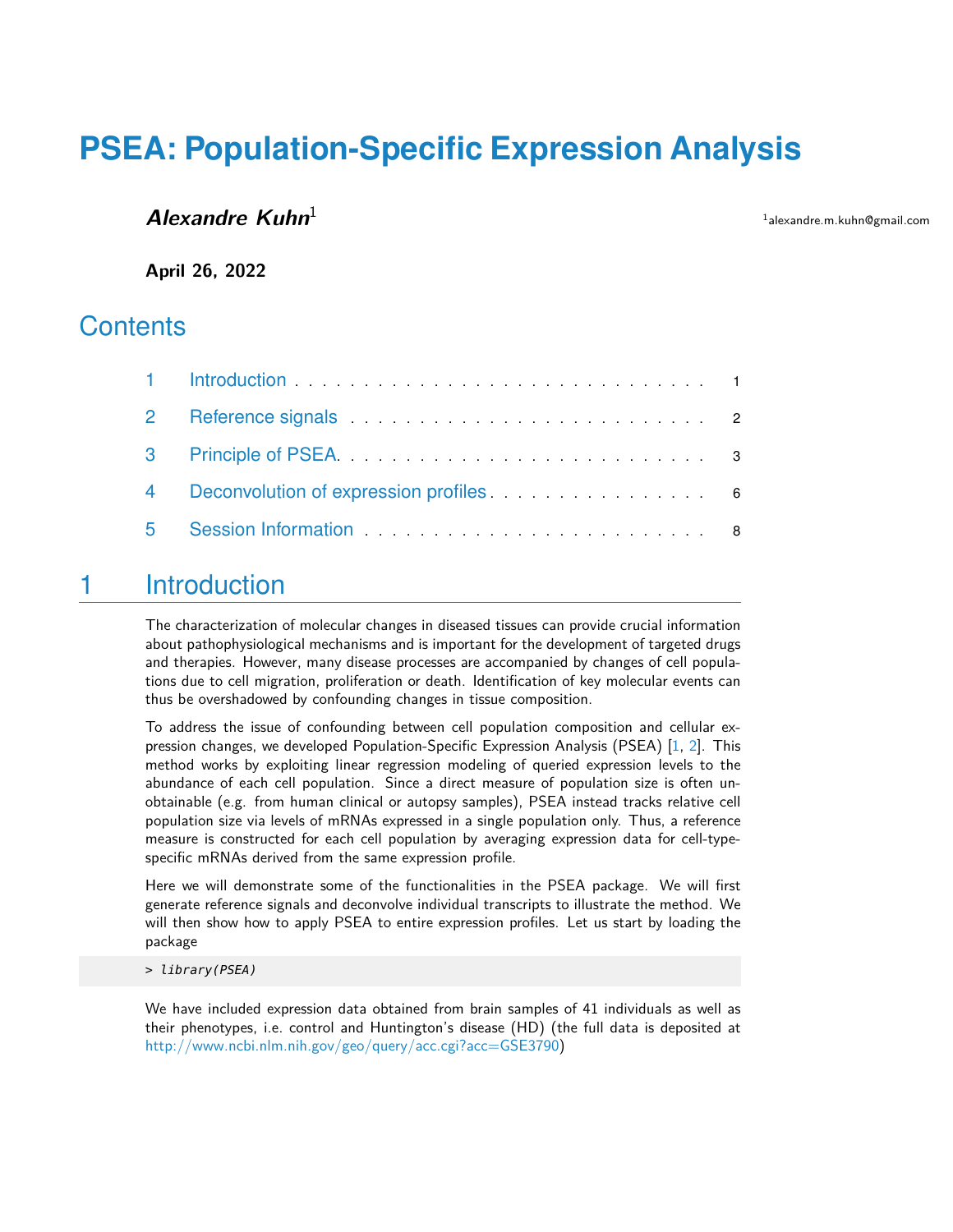#### > data(example)

The example data contains the variable expression, a matrix with the expression levels of 23 transcripts and the variable groups, a vector with phenotypic information encoded as 0 and 1 (indicating control and disease, respectively). Detailed information about the data is provided in the corresponding manual pages (see ?expression and ?groups).

```
> expression[1:5,1:3]
```

|             |           | GSM86787.cel.gz GSM86789.cel.gz GSM86791.cel.gz |           |
|-------------|-----------|-------------------------------------------------|-----------|
| 200850_s_at | 4654.3390 | 6093.9529                                       | 2914.7702 |
| 201313_at   | 953.4176  | 1649.3578                                       | 2447.6300 |
| 201667_at   | 4529.0839 | 5857.4259                                       | 2672.2444 |
| 202429_s_at | 1729.1979 | 3641.1434                                       | 5706.2037 |
| 203416_at   | 432.0814  | 682.8519                                        | 393.8298  |
|             |           |                                                 |           |

> groups

```
[1] 0 0 0 0 0 0 0 0 0 0 0 0 0 0 0 0 0 0 0 0 0 0 0 0 0 0 0 0 0 1 1 1 1 1 1 1 1 1
[39] 1 1 1
```
### 2 Reference signals

We previously found that neurons, astrocytes, oligodendrocytes and microglia were the four neural cell populations that mostly contributed expression in these brain samples [\[1\]](#page-8-0). For each cell population, we then identified several probesets corresponding to mRNAs expressed in that cell type only, that can be used to monitor the abundance of the cell population. For neurons, we selected the following probe sets (see Supplementary Table 5 in [\[1\]](#page-8-0))

```
> neuron_probesets <- list(c("221805_at", "221801_x_at", "221916_at"), "201313_at",
+ "210040_at", "205737_at", "210432_s_at")
```
Note that they are assigned to a list where each item can contain one or more probesets measuring expression of the same gene. Here, the first three probesets measure expression of NEFL, and four additional genes are measured by one probeset each. The list structure allows us to average expression over probesets measuring the same transcript (for instance the first three probesets that measure NEFL transcripts) before averaging over several genes. This is what is achieved by the function marker, resulting in a neuronal "reference signal"

> neuron\_reference <- marker(expression, neuron\_probesets)

We also define marker probesets and calculate reference signals for the three other cell populations

```
> astro_probesets <- list("203540_at", c("210068_s_at", "210906_x_at"), "201667_at")
> astro_reference <- marker(expression, astro_probesets)
> oligo_probesets <- list(c("211836_s_at", "214650_x_at"), "216617_s_at", "207659_s_at",
                          c("207323_s_at", "209072_at"))> oligo_reference <- marker(expression, oligo_probesets)
> micro_probesets <- list("204192_at", "203416_at")
> micro_reference <- marker(expression, micro_probesets)
```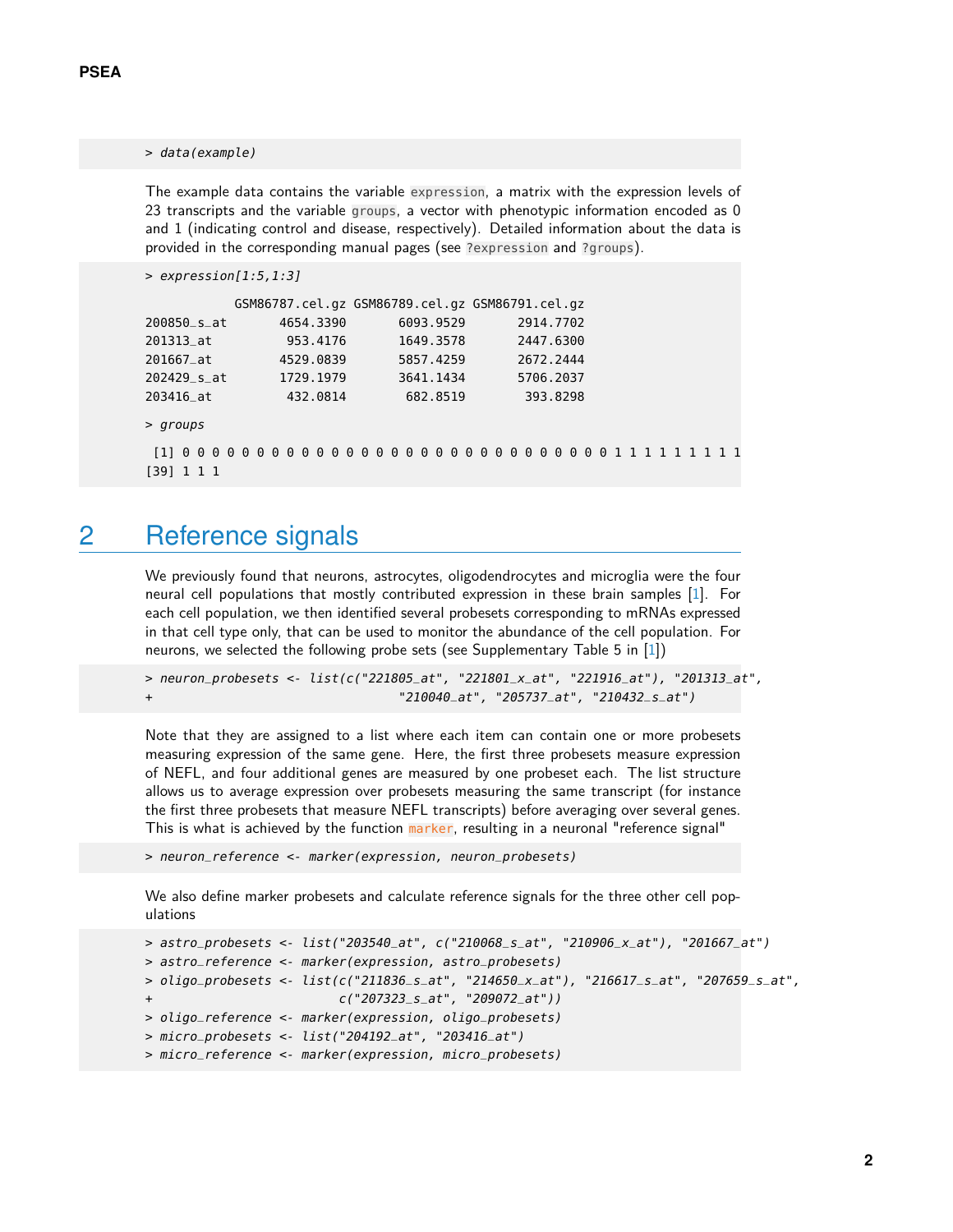In addition, we will need a group indicator variable that codes controls as 0s and HD subjects as 1s. It is included in the example data, as explained above

```
> groups
 [1] 0 0 0 0 0 0 0 0 0 0 0 0 0 0 0 0 0 0 0 0 0 0 0 0 0 0 0 0 0 1 1 1 1 1 1 1 1 1
[39] 1 1 1
```
The indicator variable is used to generate an interaction regressor that will allow us to test for differences in cell population-specific expression across groups (HD versus control). For neurons, the interaction regressor is defined as

```
> neuron_difference <- groups * neuron_reference
```
We create similar interaction regressors for the other three populations

```
> astro_difference <- groups * astro_reference
> oligo_difference <- groups * oligo_reference
> micro_difference <- groups * micro_reference
```
### 3 Principle of PSEA

To illustrate how PSEA works, we will deconvolve the expression of Calcineurin A (or PPP3CA, measured by probeset 202429\_s\_at), a gene whose product was previously shown to be decreased in the striatum of HD patients. In PSEA, we use linear regression and model the expression of Calcineurin A in the control samples as a linear combination of the four reference signals

```
> model1 <- lm(expression["202429_s_at",] ~ neuron_reference + astro_reference +
                  oligo_reference + micro_reference, subset=which(groups==0))
```
The dependence of expression on each reference signal can be visualized as follows

```
> par(mfrow=c(2,2), mex=0.8)> crplot(model1, "neuron_reference", newplot=FALSE)
> crplot(model1, "astro_reference", newplot=FALSE)
> crplot(model1, "oligo_reference", newplot=FALSE)
> crplot(model1, "micro_reference", newplot=FALSE)
```
The plots show the strong and specific dependence of Calcineurin A expression on the neuronal reference signal (Figure [1\)](#page-3-0). The fit summary provides further useful information on the model

```
> summary(model1)
Call:
lm(formula = expression['202429_s_at", ] - neuron_reference +astro_reference + oligo_reference + micro_reference, subset = which(groups ==
    0))
Residuals:
   Min 1Q Median 3Q Max
-713.9 -364.4 -128.0 351.6 1019.3
```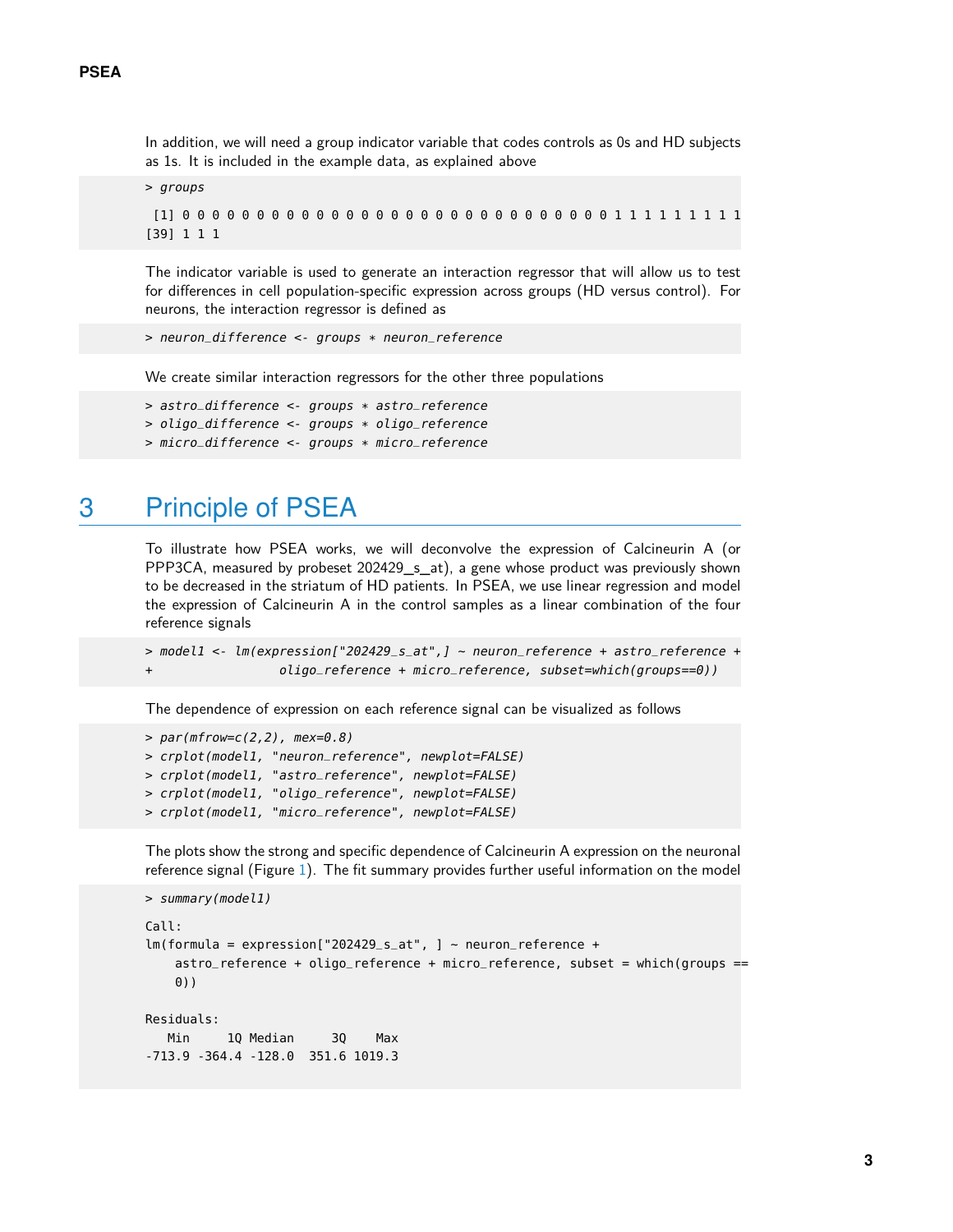<span id="page-3-0"></span>

**Figure 1: Component-plus-residual plots showing deconvolved neuronal, astrocytic, oligodendrocytic and microglial expression of Calcineurin A in control samples**

```
Coefficients:
               Estimate Std. Error t value Pr(>|t|)
(Intercept) 103.60 918.19 0.113 0.911
neuron_reference 4604.72 505.05 9.117 2.89e-09 ***
astro_reference -21.35 385.48 -0.055 0.956
oligo_reference -267.37 276.29 -0.968 0.343
micro_reference -288.05 491.12 -0.587 0.563
---
Signif. codes: 0 '***' 0.001 '**' 0.01 '*' 0.05 '.' 0.1 ' ' 1
Residual standard error: 483.2 on 24 degrees of freedom
Multiple R-squared: 0.818, Adjusted R-squared: 0.7877
F-statistic: 26.97 on 4 and 24 DF, p-value: 1.428e-08
```
There is indeed a strong correlation between the expression of Calcineurin A and the neuronal reference signal (neuron\_reference), as indicated by the highly significant  $(p=2.89*10^{-9})$ coefficient of this reference signal. This reflects the fact that Calcineurin A is expressed in neurons. The coefficient of the neuronal reference signal (4605) represents the normalized neuron-specific expression of this gene. It is the slope of the regression line in the first panel of Figure [1.](#page-3-0)

Next, we test for a difference in neuron-specific expression in HD versus control samples and model the expression of Calcineurin A as a combination of the neuronal reference signal and the neuron-specific group difference (neuronal interaction regressor)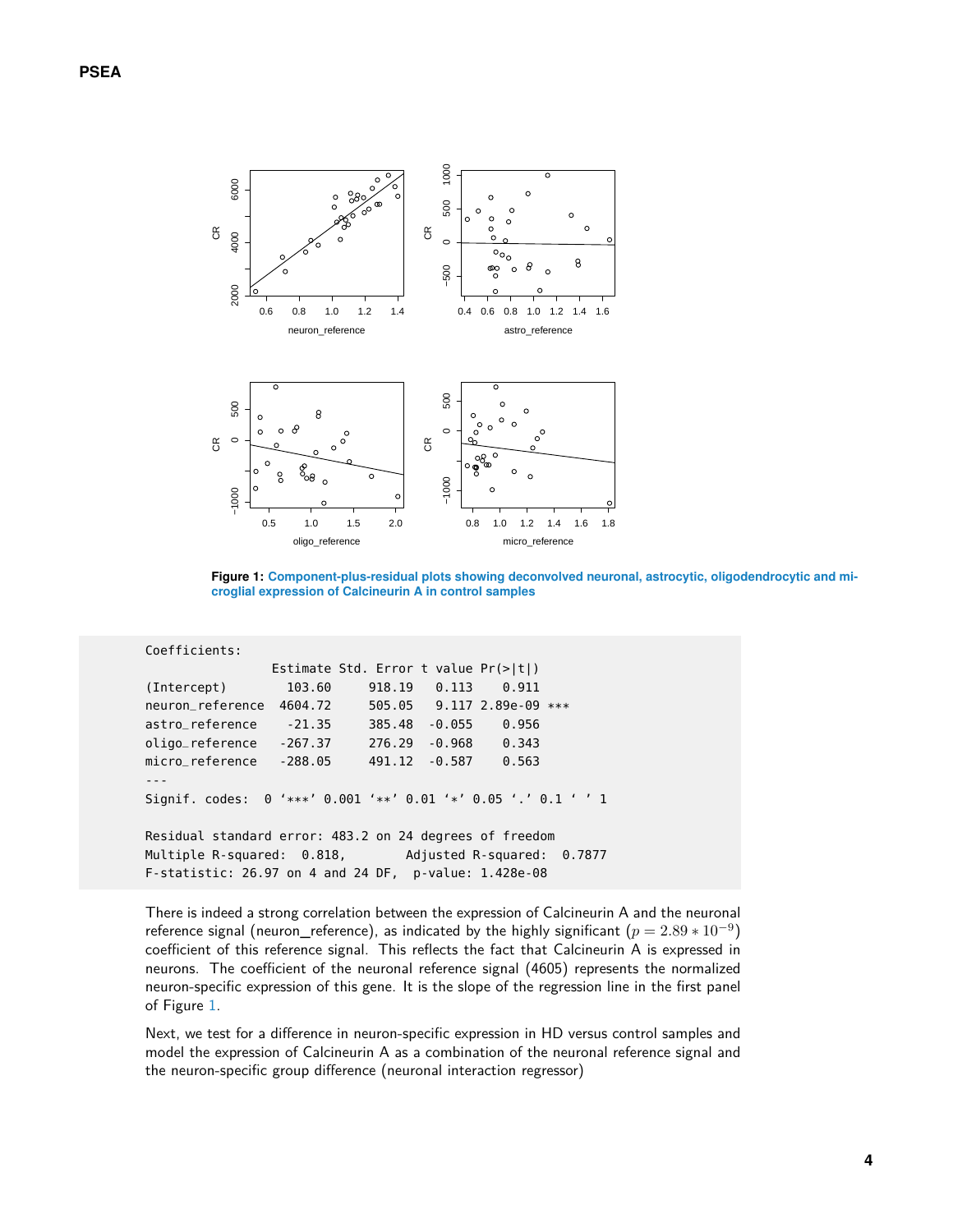> model2 <- lm(expression["202429\_s\_at",] ~ neuron\_reference + neuron\_difference)

The fitted model is visualized as follows

<span id="page-4-0"></span>> crplot(model2, "neuron\_reference", g="neuron\_difference")



**Figure 2: Component-plus-residual plot showing deconvolved neuron-specific expression in controls (black) and HD subjects (red)**

It shows that neuronal expression of Calcineurin A is decreased in HD (red) compared to control (black) samples, as indicated by the smaller slope of the regression line for HD samples (Figure [2\)](#page-4-0). The fit summary

```
> summary(model2)
Call:
lm(formula = expression['202429_s_at", ] ~ neuron_reference +
   neuron_difference)
Residuals:
   Min 1Q Median 3Q Max
-757.06 -317.30 -49.51 324.19 1109.58
Coefficients:
                Estimate Std. Error t value Pr(>|t|)
(Intercept) -387.8 379.6 -1.021 0.313490
neuron_reference 4548.5 345.5 13.165 9.82e-16 ***
neuron_difference -831.5 215.5 -3.859 0.000428 ***
---
Signif. codes: 0 '***' 0.001 '**' 0.01 '*' 0.05 '.' 0.1 ' ' 1
Residual standard error: 435.6 on 38 degrees of freedom
Multiple R-squared: 0.8953, Adjusted R-squared: 0.8898
F-statistic: 162.5 on 2 and 38 DF, p-value: < 2.2e-16
```
reveals that the coefficient of the group-specific difference is negative (-831) and highly significant (0.0004). This reflects the fact that Calcineurin A expression is downregulated in neurons of HD patients. Normalized neuron-specific expression in the control group is given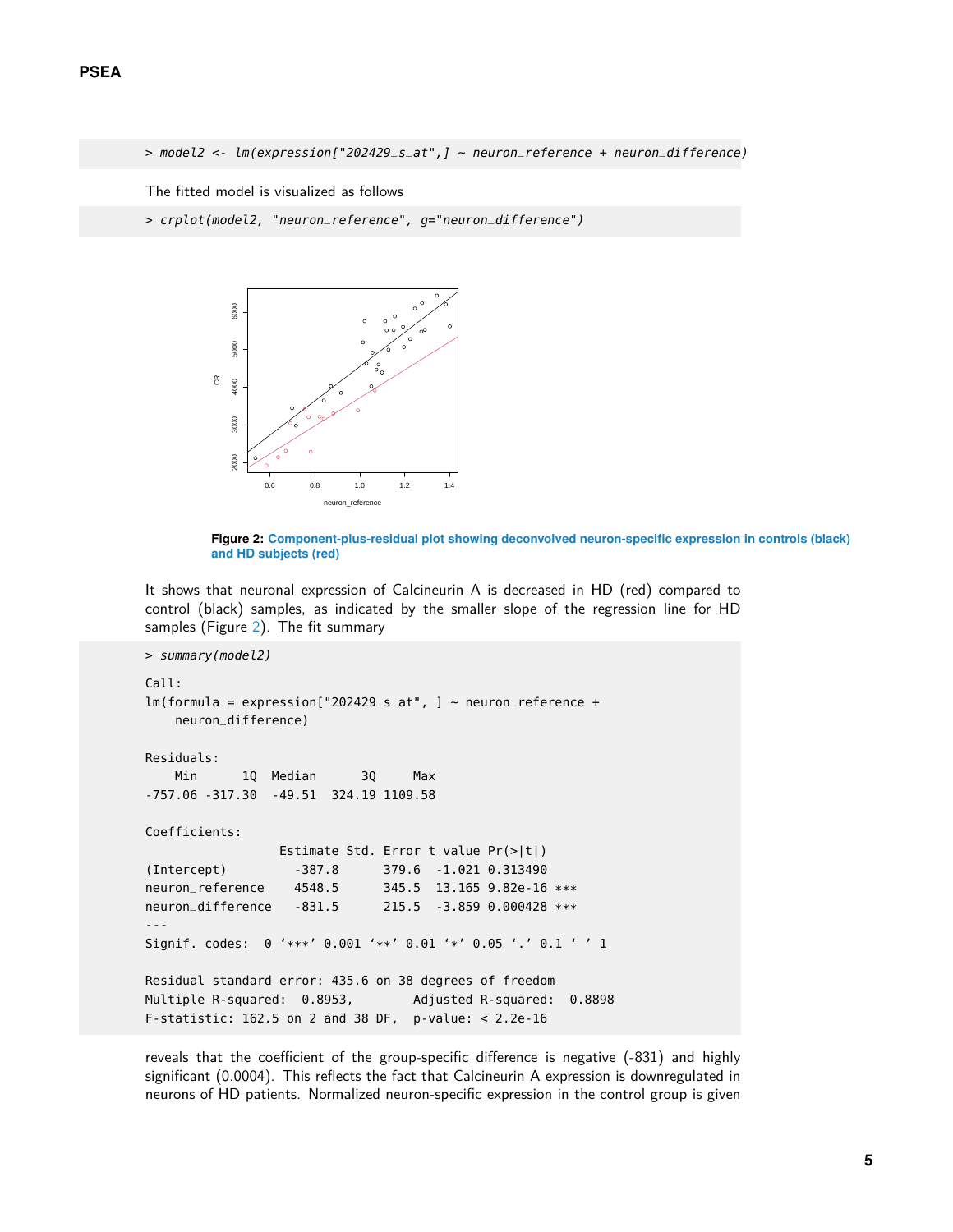by the coefficient of the neuronal reference signal (4548) and normalized neuron-specific expression in HD is given by the sum of both coefficients (4548 - 831 = 3117). These two coefficients are the slopes of the regression lines in Figure [2.](#page-4-0) The fold change in neuronal expression can thus be easily calculated using the fitted coefficients

> foldchange <- (model2\$coefficients[2] + model2\$coefficients[3]) / model2\$coefficients[2]

<span id="page-5-0"></span>Finally, note that the model fit is excellent (adjusted  $R^2 = 0.89$ ) which means that most of the variations in Calcineurin A expression across samples is explained by the variation in neuronal abundance (as measured by the neuronal reference signal) and the group-specific difference between HD and control samples.

#### 4 Deconvolution of expression profiles

An important aspect of PSEA (and statistical model building in general) is how to choose the parameters to include in the model. Indeed, adding more parameters will always result in a better overall fit (and increase the coefficient of determination  $R^2)$  but will not necessarily result in a more informative or predictive expression model. The goal thus is to reach a balance between the number of parameters in the model and how much of the data it can account for.

The stepwise method is a classical approach to model selection. It can be applied to model building for PSEA (as in  $[2]$ ) and swlm provides a simple wrapper function that performs stepwise model selection on every transcript in turn (see ?swlm for details). However, it might not be computationally efficient when considering a large number of transcripts and might lack flexibility in model specification. Here we will illustrate the "all-subset" approach used in [\[1\]](#page-8-0) in more details.

We will restrict the statistical models under consideration to those that provide appropriate gene expression models. In the present case, the small number of samples also makes it unlikely to robustly fit highly complex expression models and we might want to exclude models containing several parameters coding for expression changes in different cell populations. The function *Imfitst* efficiently fits a set of models to every transcript in an expression profile and selects the best model for each transcript.

We first need to define a model matrix containing all possible parameters as columns (including an intercept as the first column)

```
> model_matrix <- fmm(cbind(neuron_reference, astro_reference,
+ oligo_reference, micro_reference), groups)
```
We then specify the subset of models that we want to fit as a list. Each list item represents a model by specifying the included parameters (as their column indices in the model matrix). The function em\_quantvg enumerates models automatically

 $>$  model\_subset <- em\_quantvg(c(2,3,4,5), tnv=4, ng=2)

For instance, the 17th model in the list,

> model\_subset[[17]]

[1] 1 2 6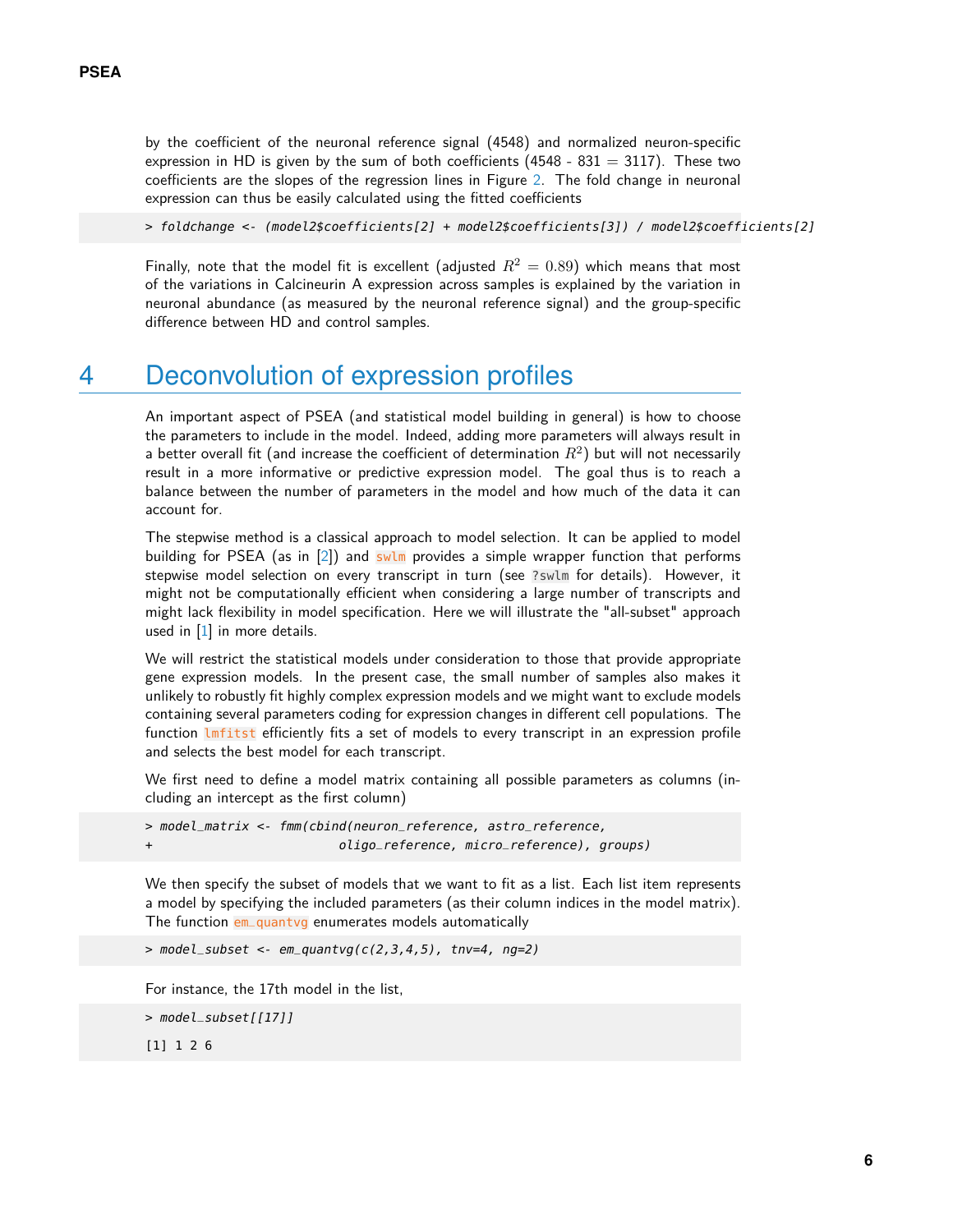represents an expression model containing an intercept (column 1 in model\_matrix), the neuronal reference signal (column 2) and the neuron-specific expression change (column 6).

We can then fit each probeset in the expression profile with all models in the subset and for each probeset select the best expression model (using AIC as a criterion)

> models <- lmfitst(t(expression), model\_matrix, model\_subset)

The function *lmfitst* returns two lists. The first contains the identity of the best and next best models for each transcript. The second contains details of the (fitted) best model for each transcript. For PPP3CA, for instance, the selected expression model contains the parameters corresponding to neuronal expression and neuron-specific expression change (as we previously manually worked out)

```
> summary(models[[2]][["202429_s_at"]])
Call:
lm(formula = y[, x] ~., data = data.frame(fmdlm[, st[[wcrto1[x]]][-1]]))
Residuals:
   Min 1Q Median 3Q Max
-757.06 -317.30 -49.51 324.19 1109.58
Coefficients:
  Estimate Std. Error t value Pr(>|t|)
1 -387.8 379.6 -1.021 0.313490
2 4548.5 345.5 13.165 9.82e-16 ***
6 -831.5 215.5 -3.859 0.000428 ***
---
Signif. codes: 0 '***' 0.001 '**' 0.01 '*' 0.05 '.' 0.1 ' ' 1
Residual standard error: 435.6 on 38 degrees of freedom
Multiple R-squared: 0.8953, Adjusted R-squared: 0.8898
F-statistic: 162.5 on 2 and 38 DF, p-value: < 2.2e-16
```
We can then check that the selected models provide appropriate expression models and focus on transcripts with features of interest like e.g. expression in a particular cell population or significant population-specific expression change. To this end, we extract the coefficients, p-values and adjusted  $R^2$  for the selected models using a few ad hoc functions

```
> regressor_names <- as.character(1:9)
> coefficients <- coefmat(models[[2]], regressor_names)
> pvalues <- pvalmat(models[[2]], regressor_names)
> models_summary <- lapply(models[[2]], summary)
> adjusted_R2 <- slt(models_summary, 'adj.r.squared')
```
We use specific criteria to filter satisfactory expression models (e.g. sufficient  $R^2$  and small intercept, see  $[1]$  for more details)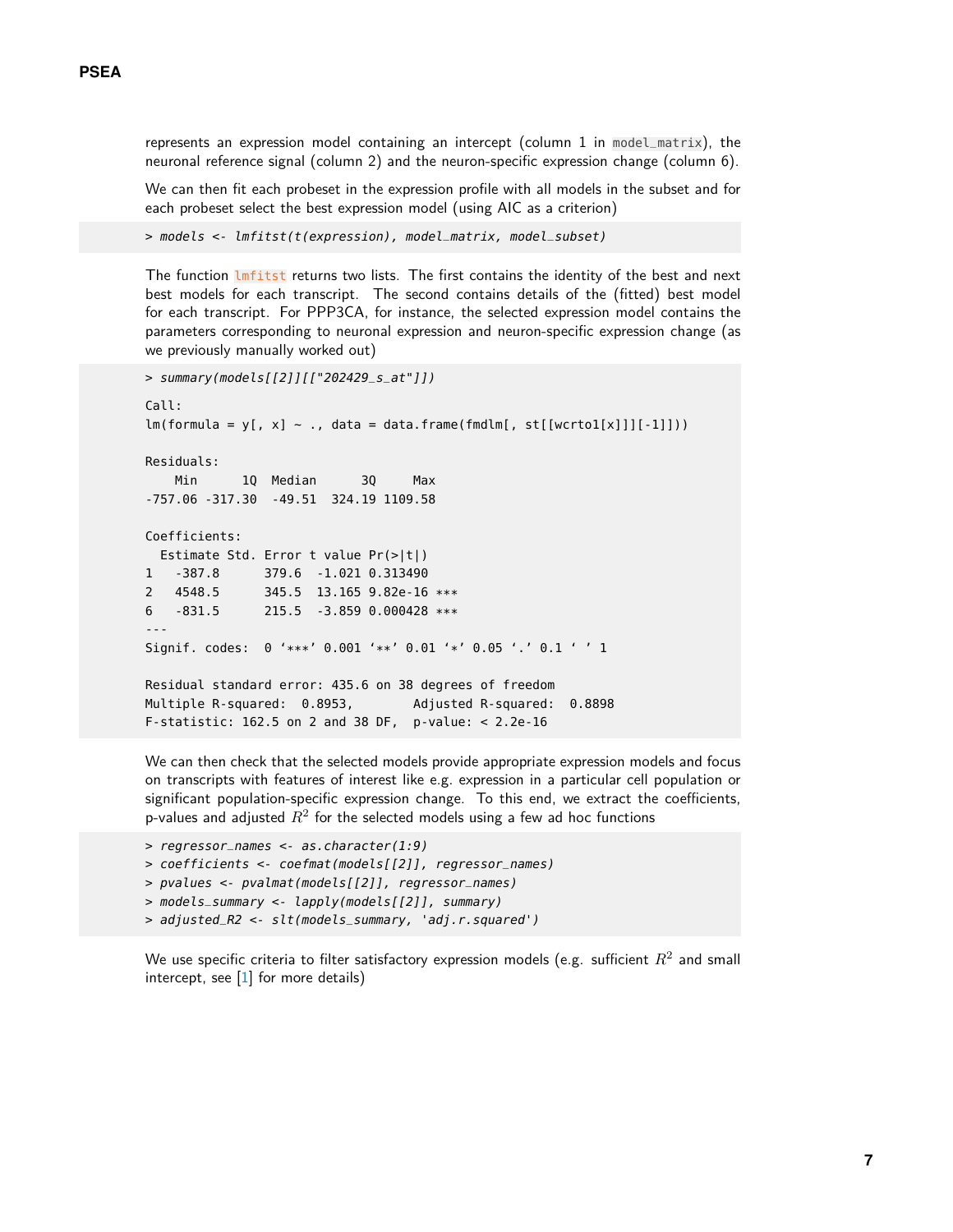```
> average_expression <- apply(expression, 1, mean)
> filter <- adjusted_R2 > 0.6 & coefficients[,1] / average_expression < 0.5
```
We can now list transcripts that we would like to focus on (excluding transcripts used to construct reference signals). Here we for instance identify transcripts with significant expression in oligodendrocytes (corresponding to column 4 in model\_matrix). There is one such transcript in our small example dataset

```
> filter[match(unlist(c(neuron_probesets, astro_probesets, oligo_probesets, micro_probesets)),
+ rownames(expression))] <- FALSE
> select <- which(filter & pvalues[, 4] < 0.05)
> coefficients[select,]
  coef.1 coef.2 coef.3 coef.4 coef.5 coef.6 coef.7 coef.8
19.38714 NA NA 69.27515 NA NA NA 33.26382
 coef.9
     NA
```
## <span id="page-7-0"></span>5 Session Information

The version number of R and packages loaded for generating the vignette were:

```
R version 4.2.0 RC (2022-04-21 r82226)
Platform: x86_64-pc-linux-gnu (64-bit)
Running under: Ubuntu 20.04.4 LTS
Matrix products: default
BLAS: /home/biocbuild/bbs-3.16-bioc/R/lib/libRblas.so
LAPACK: /home/biocbuild/bbs-3.16-bioc/R/lib/libRlapack.so
locale:
 [1] LC_CTYPE=en_US.UTF-8 LC_NUMERIC=C
 [3] LC_TIME=en_GB LC_COLLATE=C
 [5] LC_MONETARY=en_US.UTF-8 LC_MESSAGES=en_US.UTF-8
 [7] LC_PAPER=en_US.UTF-8 LC_NAME=C
 [9] LC_ADDRESS=C LC_TELEPHONE=C
[11] LC_MEASUREMENT=en_US.UTF-8 LC_IDENTIFICATION=C
attached base packages:
[1] stats graphics grDevices utils datasets methods base
other attached packages:
[1] PSEA_1.31.0
loaded via a namespace (and not attached):
 [1] digest_0.6.29 MASS_7.3-57 evaluate_0.15
 [4] rlang_1.0.2 cli_3.3.0 rmarkdown_2.14
 [7] BiocStyle_2.25.0 tools_4.2.0 Biobase_2.57.0
[10] xfun_0.30 yaml_2.3.5 fastmap_1.1.0
[13] compiler_4.2.0 BiocGenerics_0.43.0 BiocManager_1.30.17
[16] htmltools_0.5.2 knitr_1.38
```